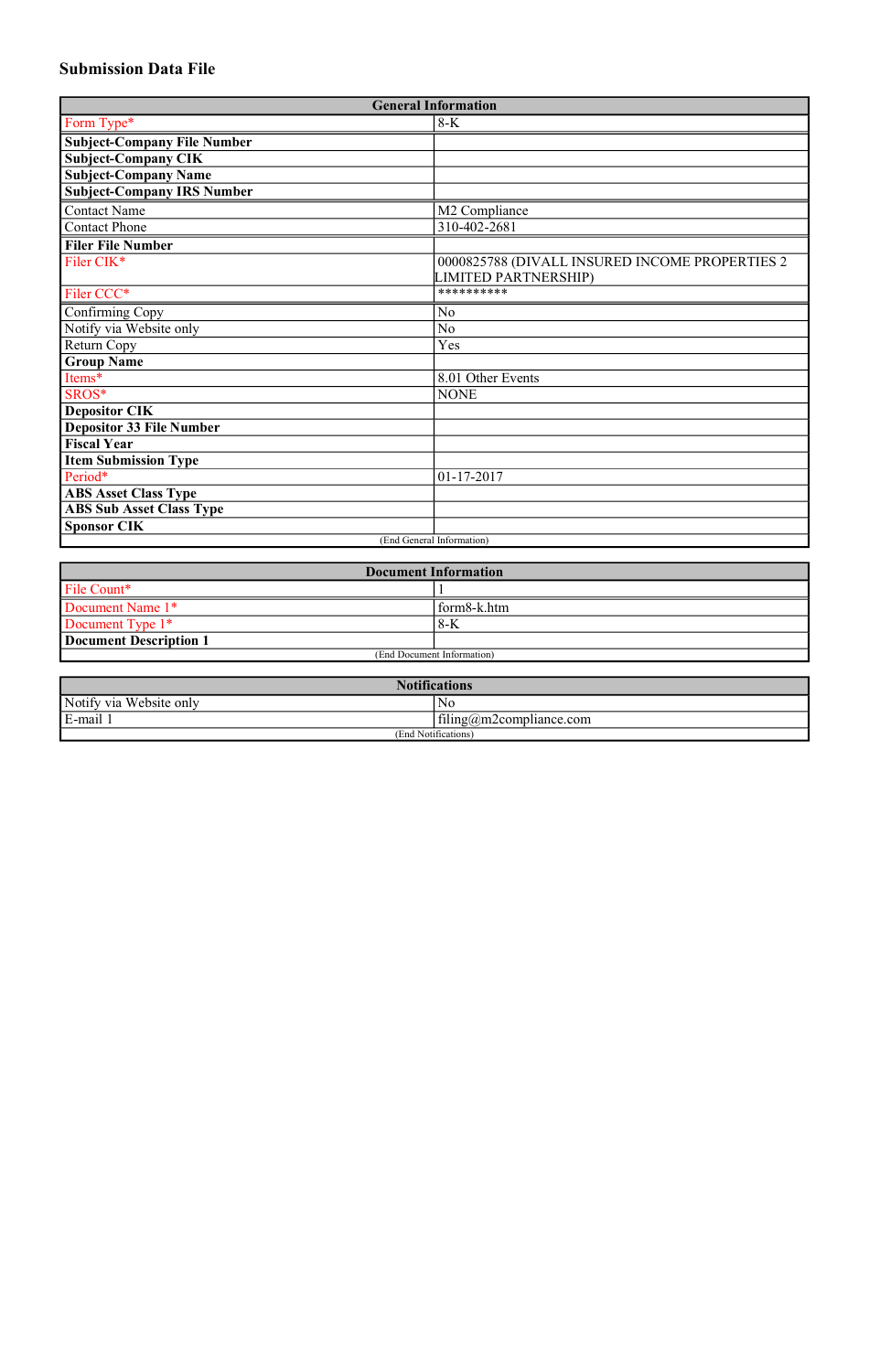# **UNITED STATES SECURITIES AND EXCHANGE COMMISSION**

**Washington, D.C. 20549**

## **FORM 8-K**

**CURRENT REPORT**

**Pursuant to Section 13 or 15(d) of The Securities Exchange Act of 1934**

**Date of Report (Date of earliest event reported)**: January 17, 2017

## **DIVALL INSURED INCOME PROPERTIES 2, L.P.**

(Exact name of registrant as specified in its charter)

(State or Other Jurisdiction of Incorporation)

(Commission File Number)

**Wisconsin 000-17686 39-1606834** (IRS Employer Identification Number)

> **1100 Main Street, Suite 1830 Kansas City, Missouri 64105** (Address of principal executive offices)

> > **(816) 421-7444**

(Registrant's telephone number, including area code)

**Not Applicable**

(Former name or former address, if changed since last report.)

Check the appropriate box below if the Form 8-K filing is intended to simultaneously satisfy the filing obligation of the registrant under any of the following provisions (see General Instruction A.2. below):

[ ] Written communications pursuant to Rule 425 under the Securities Act (17 CFR 230.425)

[ ] Soliciting material pursuant to Rule 14a-12 under the Exchange Act (17 CFR 240.14a-12)

[ ] Pre-commencement communications pursuant to Rule 14d-2(b) under the Exchange Act (17 CFR 240.14d-2(b))

[ ] Pre-commencement communications pursuant to Rule 13e-4(c) under the Exchange Act (17 CFR 240.13e-4(c))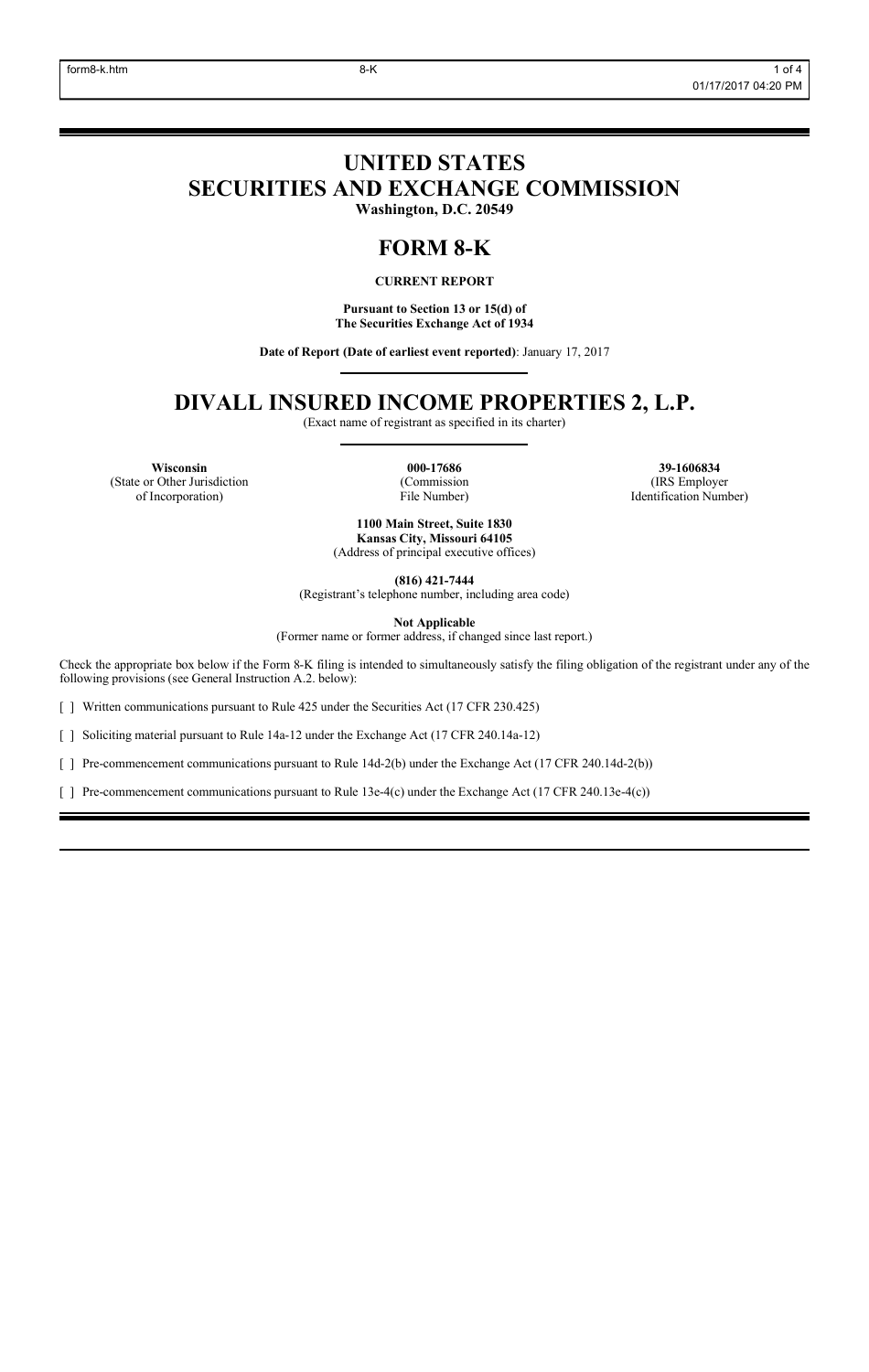#### **Item 8.01. Other Events.**

On January 17, 2017, DiVall Insured Income Properties 2, L.P. (the "Partnership") announced that it had received lease extension notices relating to seven of the eight Partnership properties that are leased to Wendy's franchisees. Pursuant to such notices, each of Wendgusta, LLC, Wendcharles I, LLC and Wendcharles II, LLC exercised the option in their respective property leases to renew such lease for five years beyond the prior expiration date of November 6, 2021. As a result, all eight of the Partnership's properties that are leased to Wendy's franchisees now feature a lease expiration date of November 6, 2026.